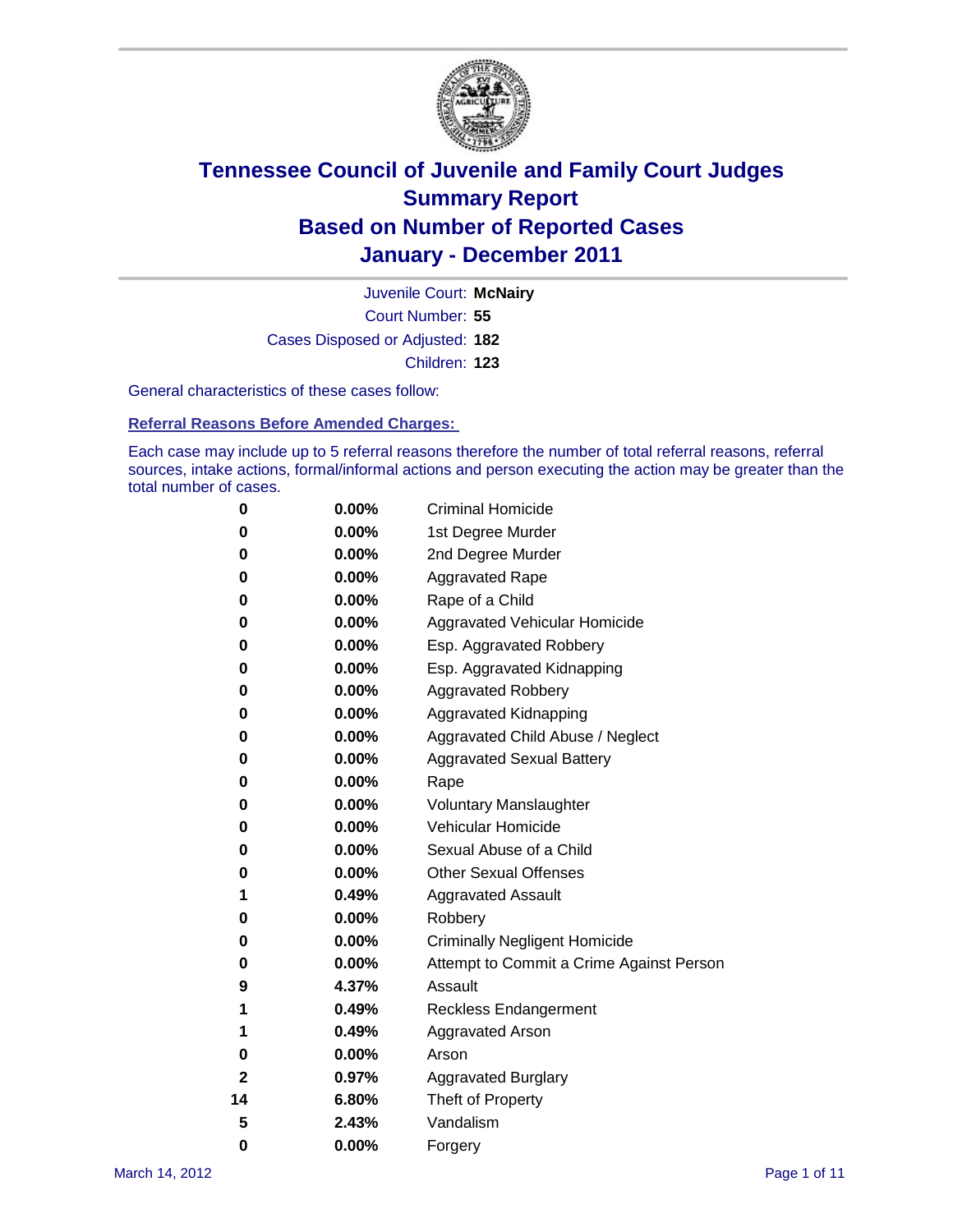

Court Number: **55** Juvenile Court: **McNairy** Cases Disposed or Adjusted: **182** Children: **123**

#### **Referral Reasons Before Amended Charges:**

Each case may include up to 5 referral reasons therefore the number of total referral reasons, referral sources, intake actions, formal/informal actions and person executing the action may be greater than the total number of cases.

| 0  | 0.00%    | <b>Worthless Checks</b>                                     |
|----|----------|-------------------------------------------------------------|
| 0  | 0.00%    | Illegal Possession / Fraudulent Use of Credit / Debit Cards |
| 6  | 2.91%    | <b>Burglary</b>                                             |
| 0  | 0.00%    | Unauthorized Use of a Vehicle                               |
| 0  | 0.00%    | <b>Cruelty to Animals</b>                                   |
| 0  | 0.00%    | Sale of Controlled Substances                               |
| 1  | 0.49%    | <b>Other Drug Offenses</b>                                  |
| 5  | 2.43%    | <b>Possession of Controlled Substances</b>                  |
| 1  | 0.49%    | <b>Criminal Attempt</b>                                     |
| 1  | 0.49%    | Carrying Weapons on School Property                         |
| 0  | 0.00%    | Unlawful Carrying / Possession of a Weapon                  |
| 5  | 2.43%    | <b>Evading Arrest</b>                                       |
| 0  | 0.00%    | Escape                                                      |
| 1  | 0.49%    | Driving Under Influence (DUI)                               |
| 2  | 0.97%    | Possession / Consumption of Alcohol                         |
| 0  | 0.00%    | Resisting Stop, Frisk, Halt, Arrest or Search               |
| 2  | 0.97%    | <b>Aggravated Criminal Trespass</b>                         |
| 0  | 0.00%    | Harassment                                                  |
| 0  | 0.00%    | Failure to Appear                                           |
| 0  | 0.00%    | Filing a False Police Report                                |
| 0  | 0.00%    | Criminal Impersonation                                      |
| 1  | 0.49%    | <b>Disorderly Conduct</b>                                   |
| 2  | 0.97%    | <b>Criminal Trespass</b>                                    |
| 0  | 0.00%    | <b>Public Intoxication</b>                                  |
| 0  | 0.00%    | Gambling                                                    |
| 77 | 37.38%   | <b>Traffic</b>                                              |
| 0  | 0.00%    | <b>Local Ordinances</b>                                     |
| 1  | 0.49%    | Violation of Wildlife Regulations                           |
| 0  | $0.00\%$ | Contempt of Court                                           |
| 11 | 5.34%    | Violation of Probation                                      |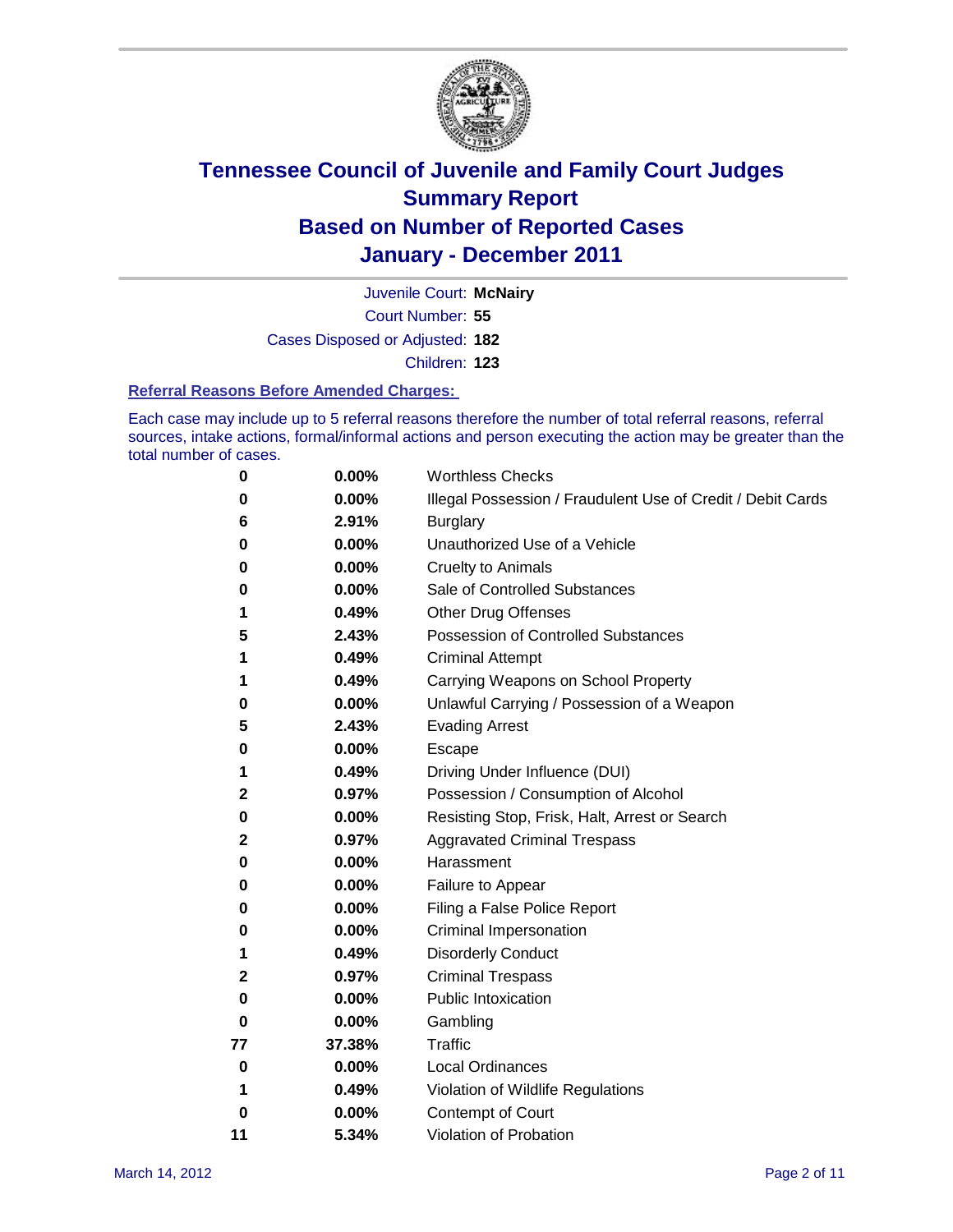

Court Number: **55** Juvenile Court: **McNairy** Cases Disposed or Adjusted: **182** Children: **123**

#### **Referral Reasons Before Amended Charges:**

Each case may include up to 5 referral reasons therefore the number of total referral reasons, referral sources, intake actions, formal/informal actions and person executing the action may be greater than the total number of cases.

| 206           | 100.00%        | <b>Total Referrals</b>                                             |
|---------------|----------------|--------------------------------------------------------------------|
| 14            | 6.80%          | Other                                                              |
| $\bf{0}$      | 0.00%          | <b>Consent to Marry</b>                                            |
| 0             | 0.00%          | <b>Request for Medical Treatment</b>                               |
| 0             | 0.00%          | <b>Child Support</b>                                               |
| $\bf{0}$      | 0.00%          | Paternity / Legitimation                                           |
| $\bf{0}$      | 0.00%          | Visitation                                                         |
| 0             | $0.00\%$       | Custody                                                            |
| 0             | $0.00\%$       | <b>Foster Care Review</b>                                          |
| $\bf{0}$      | $0.00\%$       | <b>Administrative Review</b>                                       |
| $\bf{0}$      | 0.00%          | <b>Judicial Review</b>                                             |
| 0             | $0.00\%$       | Violation of Informal Adjustment                                   |
| 0             | $0.00\%$       | <b>Violation of Pretrial Diversion</b>                             |
| $\bf{0}$      | $0.00\%$       | Termination of Parental Rights                                     |
| 0             | 0.00%          | Dependency / Neglect                                               |
| 0             | 0.00%          | <b>Physically Abused Child</b>                                     |
| 0             | $0.00\%$       | Sexually Abused Child                                              |
| 6             | 2.91%          | Violation of Curfew                                                |
| 8<br>$\bf{0}$ | 3.88%<br>0.00% | Possession of Tobacco Products<br>Violation of a Valid Court Order |
| 0             | $0.00\%$       | Out-of-State Runaway                                               |
| 3             | 1.46%          | In-State Runaway                                                   |
| 22            | 10.68%         | Truancy                                                            |
| 4             | 1.94%          | Unruly Behavior                                                    |
| 0             | 0.00%          | Violation of Aftercare                                             |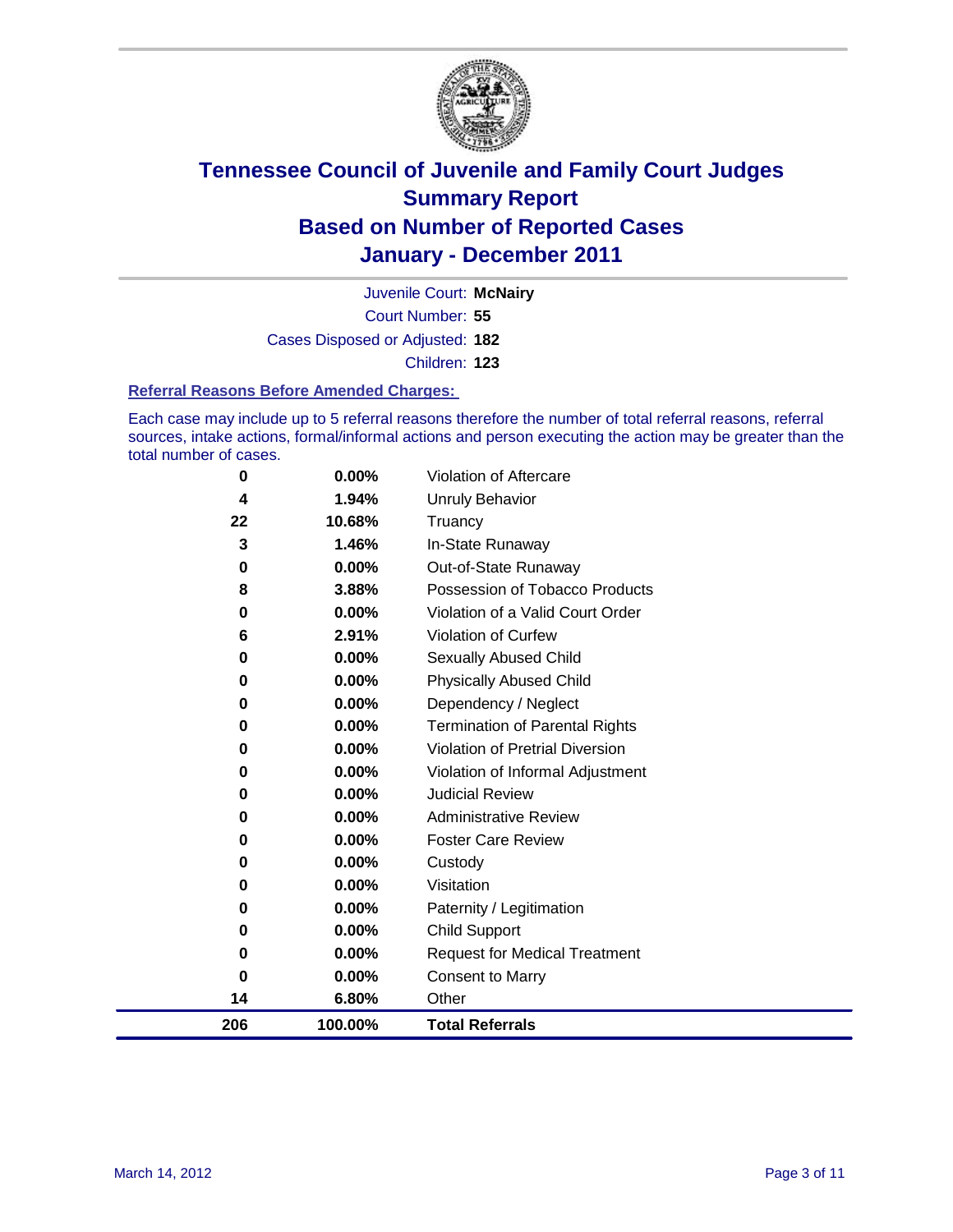

| 206                        | 100.00%                         | <b>Total Referral Sources</b>     |  |  |
|----------------------------|---------------------------------|-----------------------------------|--|--|
| 0                          | 0.00%                           | Other                             |  |  |
| 0                          | 0.00%                           | Unknown                           |  |  |
| 0                          | 0.00%                           | Hospital                          |  |  |
| 0                          | 0.00%                           | Child & Parent                    |  |  |
| 3                          | 1.46%                           | Victim                            |  |  |
| 0                          | $0.00\%$                        | <b>Other Court</b>                |  |  |
| 1                          | 0.49%                           | Social Agency                     |  |  |
| 10                         | 4.85%                           | <b>Court Staff</b>                |  |  |
| $\bf{0}$                   | $0.00\%$                        | <b>District Attorney's Office</b> |  |  |
| $\bf{0}$                   | 0.00%                           | <b>Other State Department</b>     |  |  |
| 1                          | 0.49%                           | <b>DCS</b>                        |  |  |
| 0                          | 0.00%                           | <b>CSA</b>                        |  |  |
| 27                         | 13.11%                          | School                            |  |  |
| $\bf{0}$                   | $0.00\%$                        | Self                              |  |  |
| $\mathbf 2$                | 0.97%                           | <b>Relatives</b>                  |  |  |
| 3                          | 1.46%                           | Parents                           |  |  |
| 159                        | 77.18%                          | Law Enforcement                   |  |  |
| <b>Referral Sources: 1</b> |                                 |                                   |  |  |
|                            |                                 | Children: 123                     |  |  |
|                            | Cases Disposed or Adjusted: 182 |                                   |  |  |
|                            | Court Number: 55                |                                   |  |  |
| Juvenile Court: McNairy    |                                 |                                   |  |  |
|                            |                                 |                                   |  |  |

### **Age of Child at Referral: 2**

| 100.00% | <b>Total Child Count</b> |
|---------|--------------------------|
| 0.00%   | <b>Unknown</b>           |
| 0.00%   | Ages 19 and Over         |
| 38.21%  | Ages 17 through 18       |
| 39.84%  | Ages 15 through 16       |
| 16.26%  | Ages 13 through 14       |
| 4.07%   | Ages 11 through 12       |
| 1.63%   | Ages 10 and Under        |
|         |                          |

<sup>1</sup> If different than number of Referral Reasons (206), verify accuracy of your court's data.

<sup>2</sup> One child could be counted in multiple categories, verify accuracy of your court's data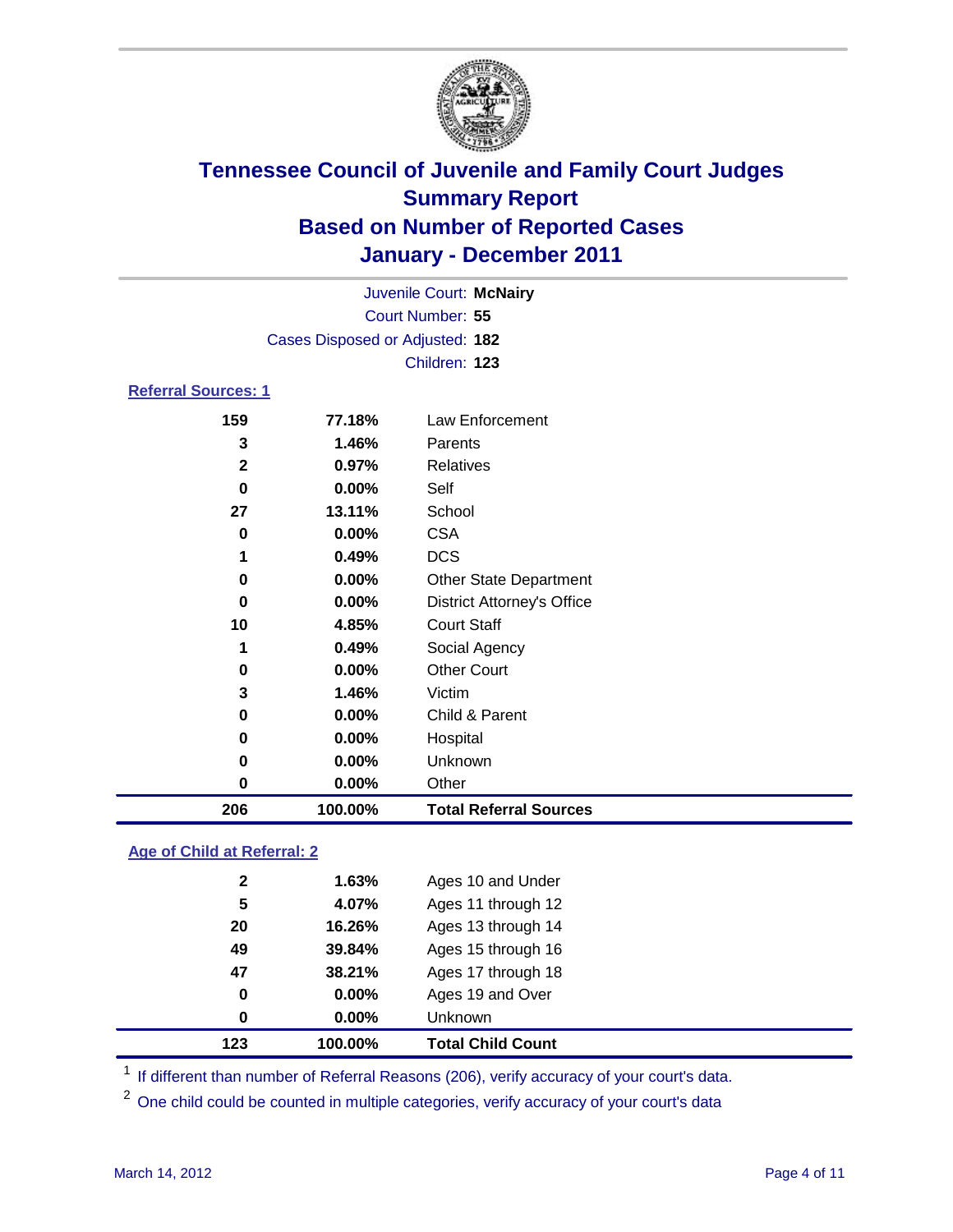

|                                         | Juvenile Court: McNairy         |                          |  |  |
|-----------------------------------------|---------------------------------|--------------------------|--|--|
| Court Number: 55                        |                                 |                          |  |  |
|                                         | Cases Disposed or Adjusted: 182 |                          |  |  |
|                                         |                                 | Children: 123            |  |  |
| Sex of Child: 1                         |                                 |                          |  |  |
| 92                                      | 74.80%                          | Male                     |  |  |
| 31                                      | 25.20%                          | Female                   |  |  |
| $\mathbf 0$                             | 0.00%                           | Unknown                  |  |  |
| 123                                     | 100.00%                         | <b>Total Child Count</b> |  |  |
| Race of Child: 1                        |                                 |                          |  |  |
| 108                                     | 87.80%                          | White                    |  |  |
| 12                                      | 9.76%                           | African American         |  |  |
| $\mathbf 0$                             | 0.00%                           | Native American          |  |  |
| $\mathbf 0$                             | 0.00%                           | Asian                    |  |  |
| 3                                       | 2.44%                           | Mixed                    |  |  |
| $\mathbf 0$                             | 0.00%                           | Unknown                  |  |  |
| 123                                     | 100.00%                         | <b>Total Child Count</b> |  |  |
| <b>Hispanic Origin: 1</b>               |                                 |                          |  |  |
| 5                                       | 4.07%                           | Yes                      |  |  |
| 114                                     | 92.68%                          | <b>No</b>                |  |  |
| 4                                       | 3.25%                           | Unknown                  |  |  |
| 123                                     | 100.00%                         | <b>Total Child Count</b> |  |  |
| <b>School Enrollment of Children: 1</b> |                                 |                          |  |  |
| 90                                      | 73.17%                          | Yes                      |  |  |
| 8                                       | 6.50%                           | <b>No</b>                |  |  |
| 25                                      | 20.33%                          | Unknown                  |  |  |
| 123                                     | 100.00%                         | <b>Total Child Count</b> |  |  |

One child could be counted in multiple categories, verify accuracy of your court's data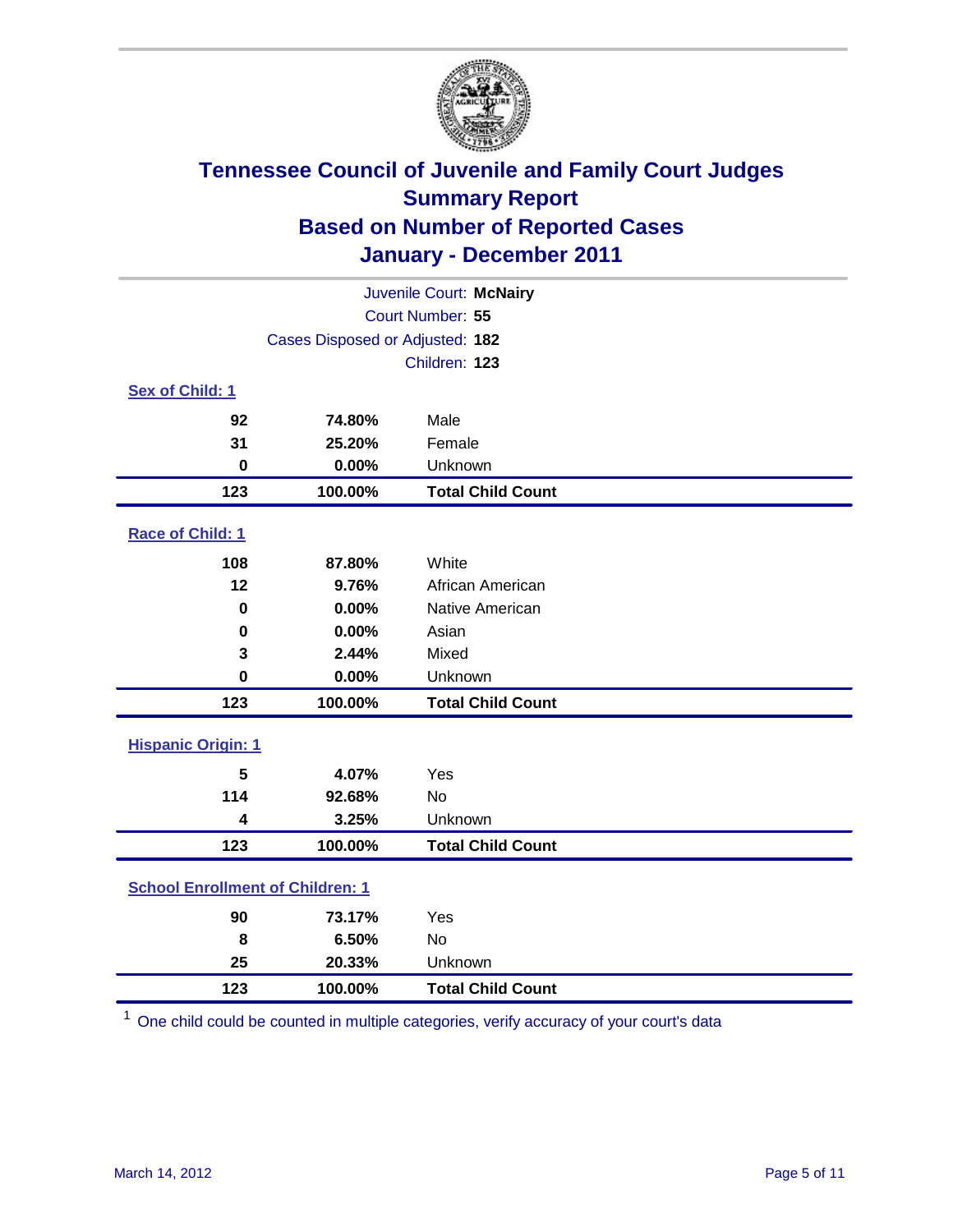

Court Number: **55** Juvenile Court: **McNairy** Cases Disposed or Adjusted: **182** Children: **123**

#### **Living Arrangement of Child at Time of Referral: 1**

| 123 | 100.00%  | <b>Total Child Count</b>     |  |
|-----|----------|------------------------------|--|
| 0   | 0.00%    | Other                        |  |
| 21  | 17.07%   | Unknown                      |  |
| 0   | $0.00\%$ | Independent                  |  |
| 0   | 0.00%    | In an Institution            |  |
| 0   | $0.00\%$ | In a Residential Center      |  |
| 0   | $0.00\%$ | In a Group Home              |  |
| 0   | $0.00\%$ | With Foster Family           |  |
| 0   | $0.00\%$ | With Adoptive Parents        |  |
| 14  | 11.38%   | <b>With Relatives</b>        |  |
| 16  | 13.01%   | With Father                  |  |
| 40  | 32.52%   | With Mother                  |  |
| 5   | 4.07%    | With Mother and Stepfather   |  |
| 3   | 2.44%    | With Father and Stepmother   |  |
| 24  | 19.51%   | With Both Biological Parents |  |
|     |          |                              |  |

### **Type of Detention: 2**

| 182 | 100.00%  | <b>Total Detention Count</b> |  |
|-----|----------|------------------------------|--|
| 0   | 0.00%    | Other                        |  |
| 0   | 0.00%    | Does Not Apply               |  |
| 0   | $0.00\%$ | <b>Unknown</b>               |  |
| 0   | $0.00\%$ | Psychiatric Hospital         |  |
| 0   | 0.00%    | Jail - No Separation         |  |
| 0   | $0.00\%$ | Jail - Partial Separation    |  |
| 0   | $0.00\%$ | Jail - Complete Separation   |  |
| 1   | 0.55%    | Juvenile Detention Facility  |  |
| 181 | 99.45%   | Non-Secure Placement         |  |
|     |          |                              |  |

<sup>1</sup> One child could be counted in multiple categories, verify accuracy of your court's data

<sup>2</sup> If different than number of Cases (182) verify accuracy of your court's data.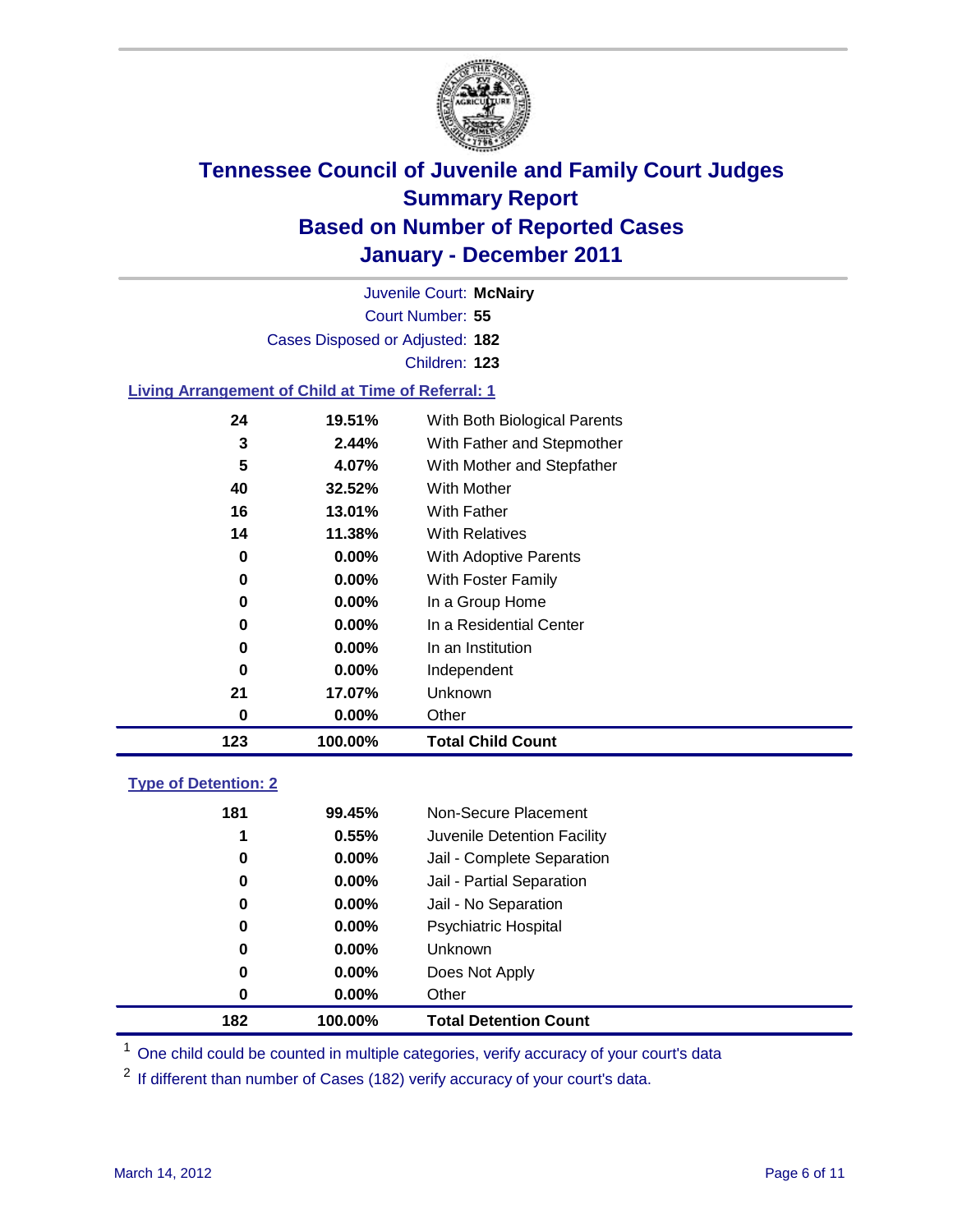

|                                                       | Juvenile Court: McNairy         |                                     |  |  |  |
|-------------------------------------------------------|---------------------------------|-------------------------------------|--|--|--|
|                                                       | Court Number: 55                |                                     |  |  |  |
|                                                       | Cases Disposed or Adjusted: 182 |                                     |  |  |  |
|                                                       |                                 | Children: 123                       |  |  |  |
| <b>Placement After Secure Detention Hearing: 1</b>    |                                 |                                     |  |  |  |
| 180<br>98.90%<br>Returned to Prior Living Arrangement |                                 |                                     |  |  |  |
| 1                                                     | 0.55%                           | Juvenile Detention Facility         |  |  |  |
| 1                                                     | 0.55%                           | Jail                                |  |  |  |
| 0                                                     | 0.00%                           | Shelter / Group Home                |  |  |  |
| 0                                                     | 0.00%                           | <b>Foster Family Home</b>           |  |  |  |
| 0                                                     | 0.00%                           | Psychiatric Hospital                |  |  |  |
| 0                                                     | 0.00%                           | Unknown                             |  |  |  |
| 0                                                     | 0.00%                           | Does Not Apply                      |  |  |  |
| 0                                                     | 0.00%                           | Other                               |  |  |  |
| 182                                                   | 100.00%                         | <b>Total Placement Count</b>        |  |  |  |
| <b>Intake Actions: 2</b>                              |                                 |                                     |  |  |  |
|                                                       |                                 | <b>Petition Filed</b>               |  |  |  |
| 123                                                   | 59.71%                          | <b>Motion Filed</b>                 |  |  |  |
| 0<br>83                                               | 0.00%<br>40.29%                 | <b>Citation Processed</b>           |  |  |  |
|                                                       |                                 |                                     |  |  |  |
| $\bf{0}$                                              | 0.00%                           | Notification of Paternity Processed |  |  |  |
| 0                                                     | 0.00%                           | Scheduling of Judicial Review       |  |  |  |
| 0                                                     | 0.00%                           | Scheduling of Administrative Review |  |  |  |
| 0                                                     | 0.00%                           | Scheduling of Foster Care Review    |  |  |  |
| 0                                                     | 0.00%                           | Unknown                             |  |  |  |
| 0                                                     | 0.00%                           | Does Not Apply                      |  |  |  |
| 0                                                     | 0.00%                           | Other                               |  |  |  |
| 206                                                   | 100.00%                         | <b>Total Intake Count</b>           |  |  |  |

<sup>1</sup> If different than number of Cases (182) verify accuracy of your court's data.

<sup>2</sup> If different than number of Referral Reasons (206), verify accuracy of your court's data.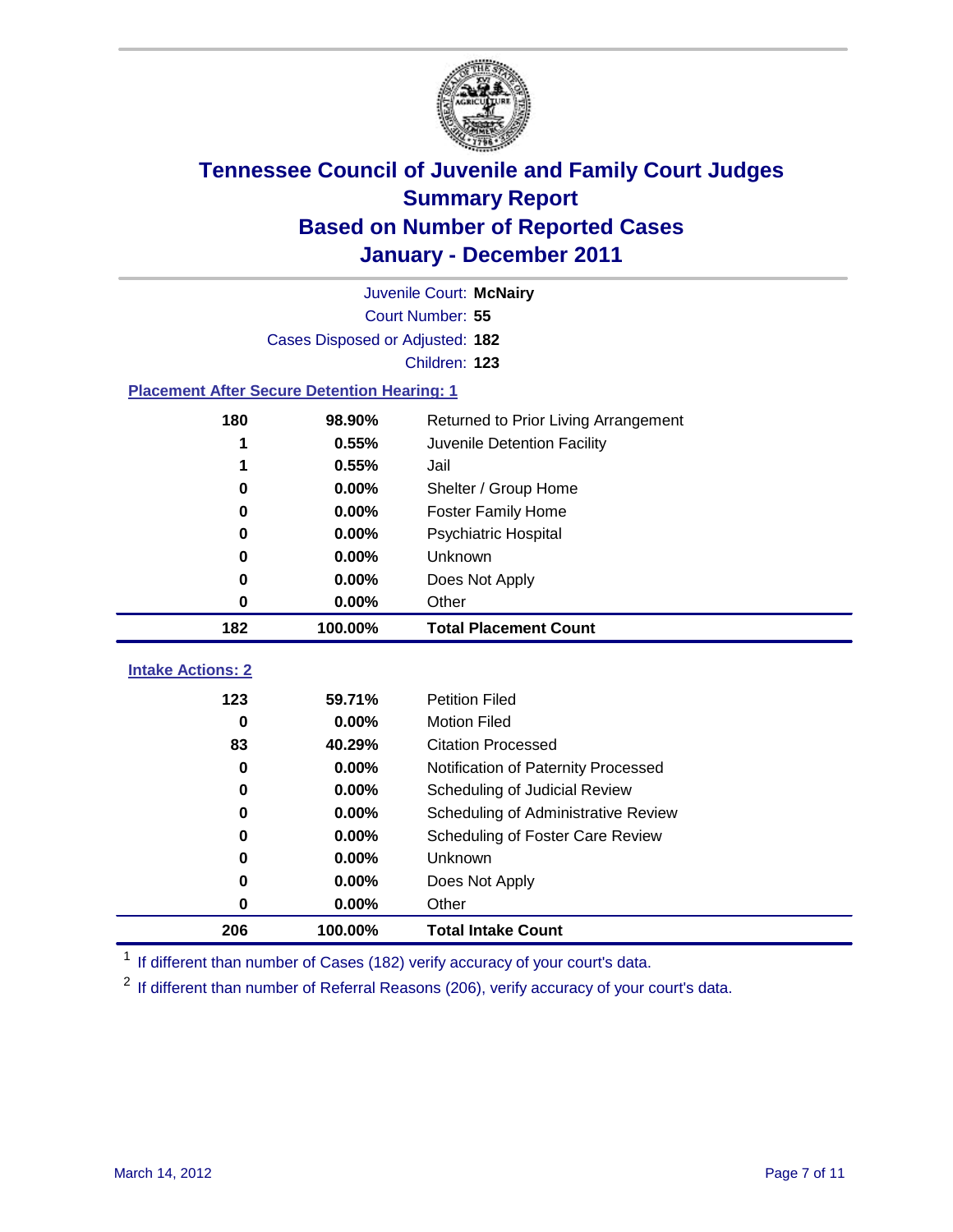

Court Number: **55** Juvenile Court: **McNairy** Cases Disposed or Adjusted: **182** Children: **123**

#### **Last Grade Completed by Child: 1**

| 0                                       | 0.00%   | Too Young for School     |  |
|-----------------------------------------|---------|--------------------------|--|
| 0                                       | 0.00%   | Preschool                |  |
| 0                                       | 0.00%   | Kindergarten             |  |
| 1                                       | 0.81%   | 1st Grade                |  |
| 0                                       | 0.00%   | 2nd Grade                |  |
| 1                                       | 0.81%   | 3rd Grade                |  |
| 0                                       | 0.00%   | 4th Grade                |  |
| 4                                       | 3.25%   | 5th Grade                |  |
| 5                                       | 4.07%   | 6th Grade                |  |
| 6                                       | 4.88%   | 7th Grade                |  |
| 12                                      | 9.76%   | 8th Grade                |  |
| 22                                      | 17.89%  | 9th Grade                |  |
| 20                                      | 16.26%  | 10th Grade               |  |
| 13                                      | 10.57%  | 11th Grade               |  |
| 0                                       | 0.00%   | 12th Grade               |  |
| 0                                       | 0.00%   | Non-Graded Special Ed    |  |
| 0                                       | 0.00%   | <b>GED</b>               |  |
| 3                                       | 2.44%   | Graduated                |  |
| 0                                       | 0.00%   | Never Attended School    |  |
| 35                                      | 28.46%  | Unknown                  |  |
| 1                                       | 0.81%   | Other                    |  |
| 123                                     | 100.00% | <b>Total Child Count</b> |  |
| <b>Enrolled in Special Education: 1</b> |         |                          |  |

| 123 | 100.00% | <b>Total Child Count</b> |  |  |
|-----|---------|--------------------------|--|--|
| 48  | 39.02%  | Unknown                  |  |  |
| 64  | 52.03%  | No.                      |  |  |
| 11  | 8.94%   | Yes                      |  |  |
|     |         |                          |  |  |

One child could be counted in multiple categories, verify accuracy of your court's data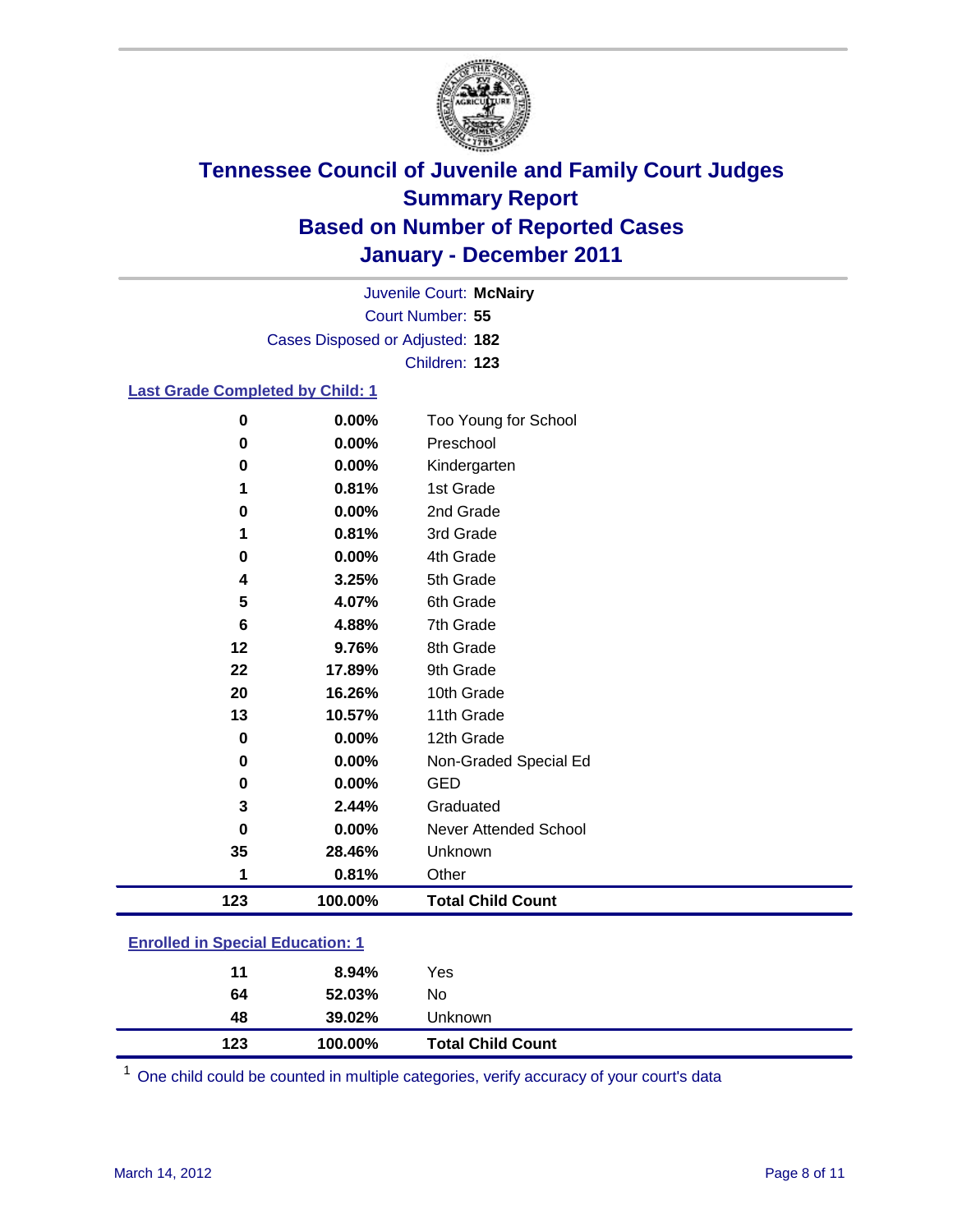

| Juvenile Court: McNairy      |                                 |                           |  |  |  |
|------------------------------|---------------------------------|---------------------------|--|--|--|
|                              | Court Number: 55                |                           |  |  |  |
|                              | Cases Disposed or Adjusted: 182 |                           |  |  |  |
|                              | Children: 123                   |                           |  |  |  |
| <b>Action Executed By: 1</b> |                                 |                           |  |  |  |
| 199                          | 96.60%                          | Judge                     |  |  |  |
| 7                            | 3.40%                           | Magistrate                |  |  |  |
| 0                            | 0.00%                           | <b>YSO</b>                |  |  |  |
| 0                            | $0.00\%$                        | Other                     |  |  |  |
| 0                            | 0.00%                           | Unknown                   |  |  |  |
| 206                          | 100.00%                         | <b>Total Action Count</b> |  |  |  |

### **Formal / Informal Actions: 1**

| 85  | 41.26%   | Dismissed                                        |
|-----|----------|--------------------------------------------------|
| 0   | $0.00\%$ | Retired / Nolle Prosequi                         |
| 79  | 38.35%   | <b>Complaint Substantiated Delinquent</b>        |
| 34  | 16.50%   | <b>Complaint Substantiated Status Offender</b>   |
| 0   | $0.00\%$ | <b>Complaint Substantiated Dependent/Neglect</b> |
| 0   | $0.00\%$ | <b>Complaint Substantiated Abused</b>            |
| 0   | $0.00\%$ | <b>Complaint Substantiated Mentally III</b>      |
|     | 0.49%    | Informal Adjustment                              |
| 0   | $0.00\%$ | <b>Pretrial Diversion</b>                        |
| 0   | $0.00\%$ | <b>Transfer to Adult Court Hearing</b>           |
| 0   | $0.00\%$ | Charges Cleared by Transfer to Adult Court       |
| 0   | $0.00\%$ | Special Proceeding                               |
| 0   | $0.00\%$ | <b>Review Concluded</b>                          |
| 7   | 3.40%    | Case Held Open                                   |
| 0   | $0.00\%$ | Other                                            |
| 0   | $0.00\%$ | <b>Unknown</b>                                   |
| 206 | 100.00%  | <b>Total Action Count</b>                        |

<sup>1</sup> If different than number of Referral Reasons (206), verify accuracy of your court's data.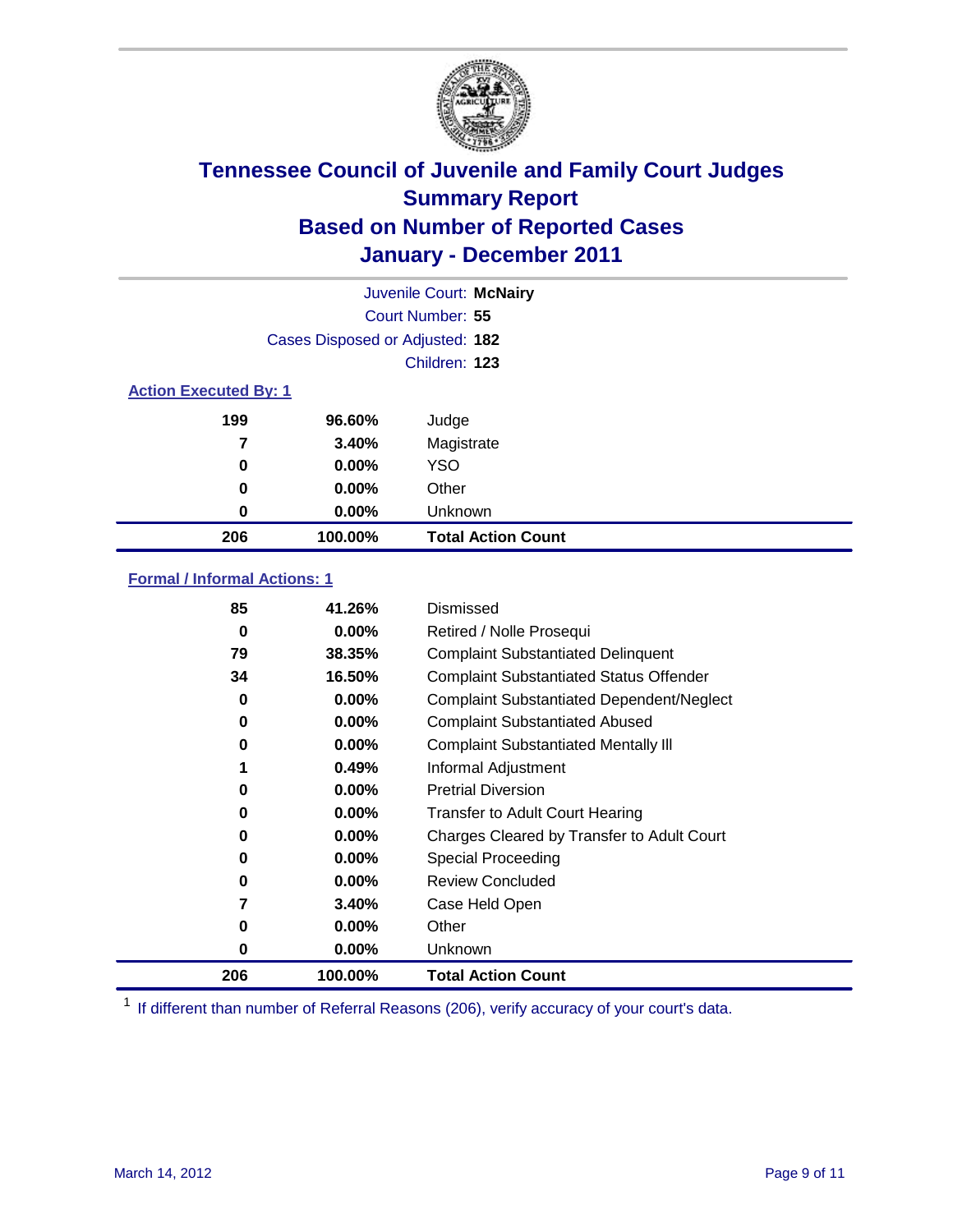

|                       |                                 | Juvenile Court: McNairy                               |
|-----------------------|---------------------------------|-------------------------------------------------------|
|                       |                                 | Court Number: 55                                      |
|                       | Cases Disposed or Adjusted: 182 |                                                       |
|                       |                                 | Children: 123                                         |
| <b>Case Outcomes:</b> |                                 | There can be multiple outcomes for one child or case. |
| 61                    | 16.58%                          | <b>Case Dismissed</b>                                 |
| 0                     | 0.00%                           | Case Retired or Nolle Prosequi                        |
| 15                    | 4.08%                           | Warned / Counseled                                    |
| 7                     | 1.90%                           | Held Open For Review                                  |
| 3                     | 0.82%                           | Supervision / Probation to Juvenile Court             |
| 3                     | 0.82%                           | <b>Probation to Parents</b>                           |
| 0                     | 0.00%                           | Referral to Another Entity for Supervision / Service  |
| 21                    | 5.71%                           | Referred for Mental Health Counseling                 |
| 11                    | 2.99%                           | Referred for Alcohol and Drug Counseling              |
| 0                     | 0.00%                           | <b>Referred to Alternative School</b>                 |
| 0                     | 0.00%                           | Referred to Private Child Agency                      |
| 48                    | 13.04%                          | Referred to Defensive Driving School                  |
| 0                     | 0.00%                           | Referred to Alcohol Safety School                     |
| 4                     | 1.09%                           | Referred to Juvenile Court Education-Based Program    |
| 5                     | 1.36%                           | Driver's License Held Informally                      |
| 0                     | 0.00%                           | <b>Voluntary Placement with DMHMR</b>                 |
| 1                     | 0.27%                           | <b>Private Mental Health Placement</b>                |
| 0                     | 0.00%                           | <b>Private MR Placement</b>                           |
| 0                     | 0.00%                           | Placement with City/County Agency/Facility            |
| 0                     | 0.00%                           | Placement with Relative / Other Individual            |
| 8                     | 2.17%                           | Fine                                                  |
| 48                    | 13.04%                          | <b>Public Service</b>                                 |
| 14                    | 3.80%                           | Restitution                                           |
| 1                     | 0.27%                           | <b>Runaway Returned</b>                               |
| 1                     | 0.27%                           | No Contact Order                                      |
| 0                     | 0.00%                           | Injunction Other than No Contact Order                |
| 24                    | 6.52%                           | <b>House Arrest</b>                                   |
| 23                    | 6.25%                           | <b>Court Defined Curfew</b>                           |
| 0                     | 0.00%                           | Dismissed from Informal Adjustment                    |
| 0                     | $0.00\%$                        | <b>Dismissed from Pretrial Diversion</b>              |
| 0                     | 0.00%                           | Released from Probation                               |
| 0                     | $0.00\%$                        | <b>Transferred to Adult Court</b>                     |
| 0                     | $0.00\%$                        | <b>DMHMR Involuntary Commitment</b>                   |